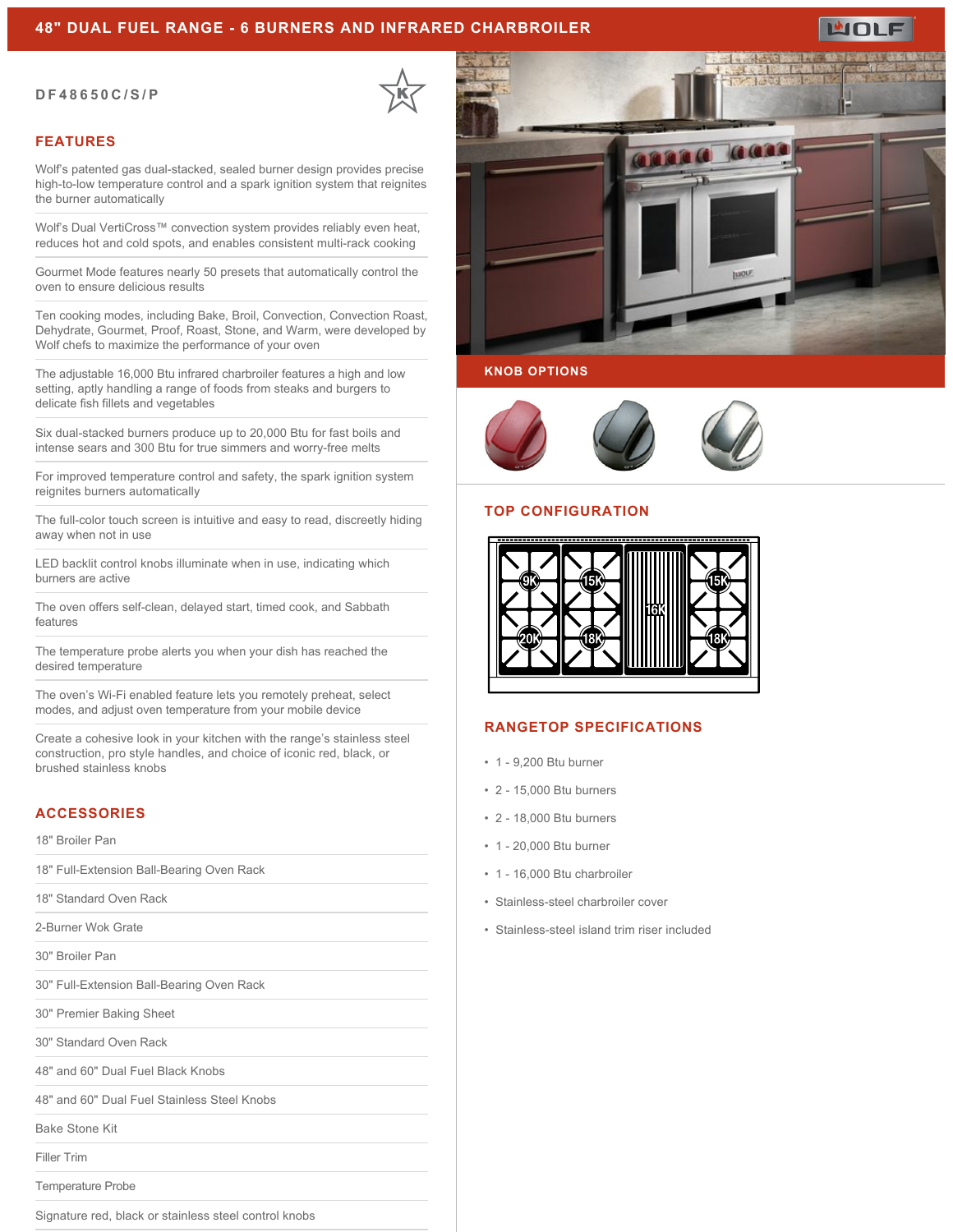Rear Caster Covers

Front Leg Extension Covers

Stainless Steel Kickplates

5" and 10" stainless steel risers, and 20" riser with shelf

Accessories available through an authorized dealer. For local dealer information, visit [subzero-wolf.com/locator.](http://www.subzero-wolf.com/locator)

Specifications are subject to change without notice. This information was generated on January 4, 2021. Verify specifications prior to finalizing your cabinetry/enclosures.